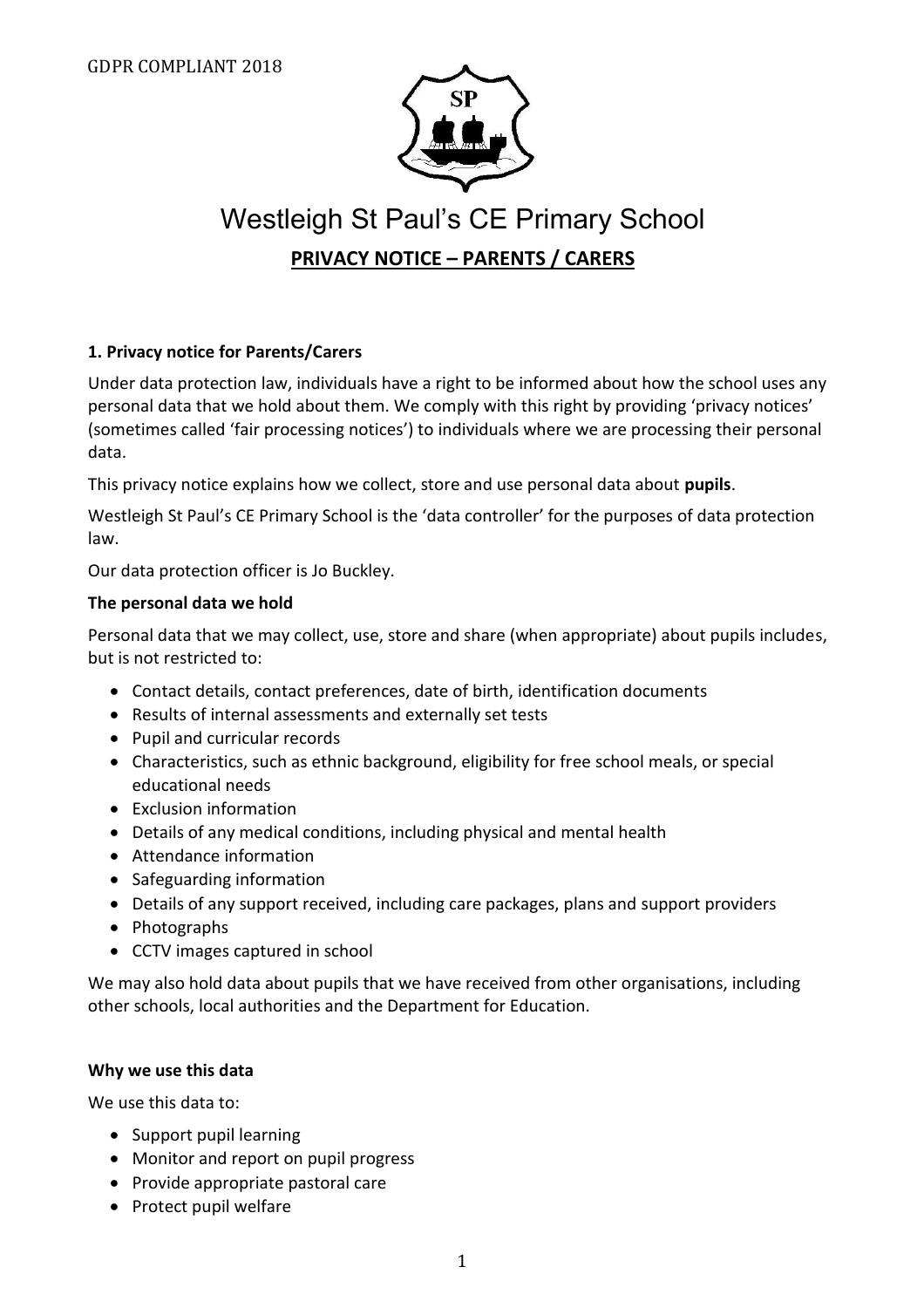- Assess the quality of our services
- Administer admissions waiting lists
- Carry out research
- Comply with the law regarding data sharing

#### **Our legal basis for using this data**

We only collect and use pupils' personal data when the law allows us to. Most commonly, we process it where:

- We need to comply with a legal obligation
- We need it to perform an official task in the public interest

Less commonly, we may also process pupils' personal data in situations where:

- We have obtained consent to use it in a certain way
- We need to protect the individual's vital interests (or someone else's interests)

Where we have obtained consent to use pupils' personal data, this consent can be withdrawn at any time. We will make this clear when we ask for consent, and explain how consent can be withdrawn.

Some of the reasons listed above for collecting and using pupils' personal data overlap, and there may be several grounds which justify our use of this data.

## **Collecting this information**

While the majority of information we collect about pupils is mandatory, there is some information that can be provided voluntarily.

## **How we store this data**

We keep personal information about pupils while they are attending our school. We may also keep it beyond their attendance at our school if this is necessary in order to comply with our legal obligations. We comply with the IRMS guidelines regarding out how long we keep information about pupils.

## **Data sharing**

We do not share information about pupils with any third party without consent unless the law and our policies allow us to do so.

Where it is legally required, or necessary (and it complies with data protection law) we may share personal information about pupils with:

- Our local authority to meet our legal obligations to share certain information with it, such as safeguarding concerns and exclusions
- The Department for Education to meet legal compliance
- The pupil's family and representatives to share certain information regarding progress, achievements and safeguarding.
- Educators and examining bodies to provide an education picture of a child's needs.
- Our regulator [specify as appropriate, e.g. Ofsted, Independent Schools Inspectorate]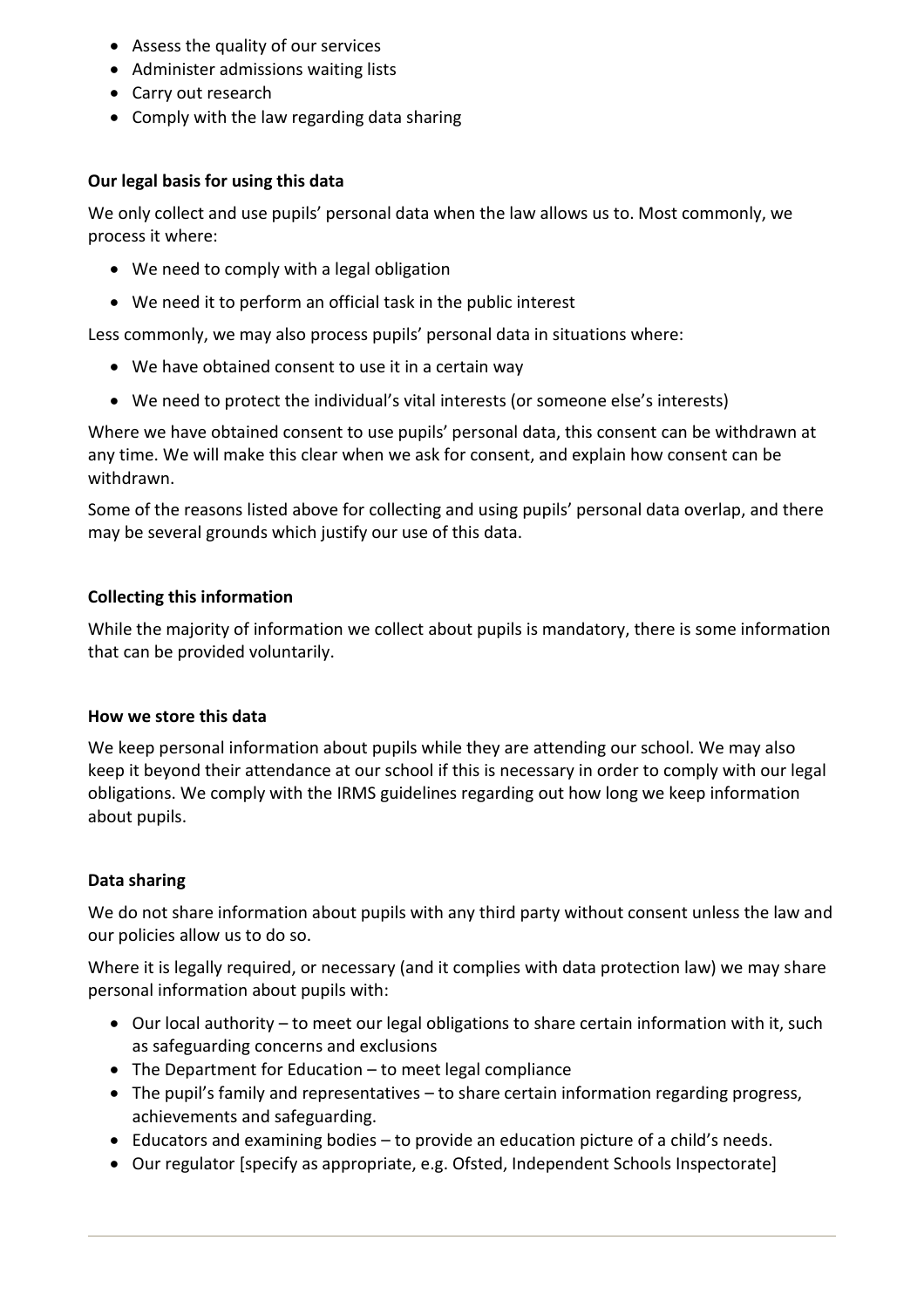- Suppliers and service providers to enable them to provide the service we have contracted them for
- Financial organisations e.g. Parentpay for the collection of money
- Central and local government to enable the allocation of funding
- Our auditors ensuring we are compliant
- Health authorities and Social Welfare organisations– to maintain the health and wellbeing of pupils
- Professional advisers and consultants to provide independent advice
- Police forces, courts, tribunals complying with our safeguarding needs and requirement to uphold the law
- Professional bodies  $-$  to assess certain types of data for professional advice
- Cloud based curriculum related applications e.g Mathletics, website providers, Lunch hound, Capita – in order for school to provide necessary information from which to operate

#### **National Pupil Database**

We are required to provide information about pupils to the Department for Education as part of statutory data collections such as the school census.

Some of this information is then stored in the [National Pupil Database](https://www.gov.uk/government/publications/national-pupil-database-user-guide-and-supporting-information) (NPD), which is owned and managed by the Department and provides evidence on school performance to inform research.

The database is held electronically so it can easily be turned into statistics. The information is securely collected from a range of sources including schools, local authorities and exam boards.

The Department for Education may share information from the NPD with other organisations which promote children's education or wellbeing in England. Such organisations must agree to strict terms and conditions about how they will use the data.

For more information, see the Department's webpage o[n how it collects and shares research data.](https://www.gov.uk/data-protection-how-we-collect-and-share-research-data)

You can also [contact the Department for Education](https://www.gov.uk/contact-dfe) with any further questions about the NPD.

#### **Transferring data internationally**

Where we transfer personal data to a country or territory outside the European Economic Area, we will do so in accordance with data protection law.

#### **Parents and pupils' rights regarding personal data**

Individuals have a right to make a **'subject access request'** to gain access to personal information that the school holds about them.

Parents/carers can make a request with respect to their child's data where the child is not considered mature enough to understand their rights over their own data (usually under the age of 12), or where the child has provided consent.

Parents also have the right to make a subject access request with respect to any personal data the school holds about them.

If you make a subject access request, and if we do hold information about you or your child, we will:

- Give you a description of it
- Tell you why we are holding and processing it, and how long we will keep it for
- Explain where we got it from, if not from you or your child